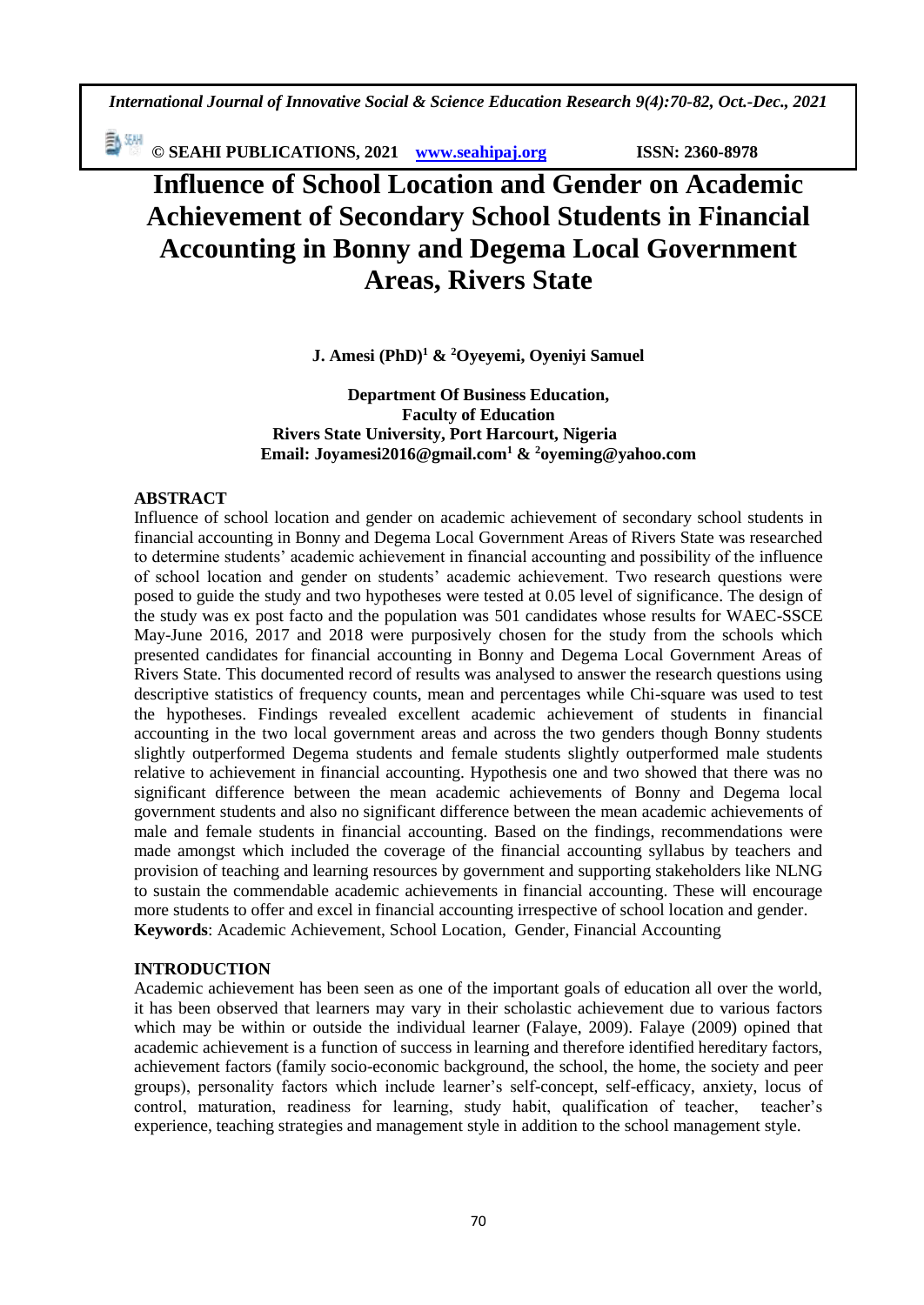Koko (2015) corroborated Falaye's position by submitting that for good academic achievement, success in learning would emanate from good teaching based on sound knowledge of psychology of learning. Thus, effective learning is influenced by relevance of the learning task to learner's aspirations, good learning environment and the urge to learn. Love To Know Corporation (2018) submitted that academic achievement refers to the level of schooling you have successfully completed and the ability to attain success in your studies. Examples of academic achievement include when you receive great grades and when you attend college and graduate from school.

It would be appropriate to expose the definition of financial accounting for the purpose of this study. Ofurum (2002) submitted that accounting is the process by which data relating to the economic activities of an organization are identified, recorded, measured and communicated to interested parties for analysis and interpretation. Lucey (2009) standardized the definition thus:

Financial accounting is the classification and recording of the monetary transactions of an entity with established concepts, principles, accounting standards and legal requirements and their presentation by means of income statements, balance sheets and cash flow statements during and at the end of an accounting period (p.5).

American Accounting Association cited in Ibrahim and Kazeem (2015) did an objectified standardization of the definition by further defining accounting as "the process of recording, identifying, measuring and communicating economic information to permit informed judgment and decisions by the users of the information". Deductively speaking, all of the above definitions confirm that financial accounting is the language of business and that knowledge of accounting would aid and ease the operationalization of business and the proper monitoring of same at a vantage position of informed decision making for all stakeholders in business.

Financial accounting as a subject is categorized by the West African Examination Council, WAEC (2013) as a vocational elective subject. Accounting has the aim of equipping learners in understanding of accounting principles and the role of accounting in recording business transaction, appreciation and application of the rules and function of accounting as they apply to organizations and foundation for further studies in accounting.

In the National Policy of Education in Nigeria, from the list of basic or core subject a student must offer, a vocational subject must be added as the sixth subject (Federal Republic of Nigeria, 2013). Among the vocational subjects listed, financial accounting is included. The National Policy on Education further stipulated that all secondary schools ought to gear their programmes to meet the requirements of examinations being conducted for the senior secondary school certificate. The pattern of grading candidates in the examinations was such that the distinction grades were represented by A1 to B3. The credit grades by C4 to C6. The ordinary pass grades were represented by D7 and E8 while the failure grade was represented by F9 (WAEC, 2013). Relevant is the May/June WASSCE statistics on academic achievement in financial accounting according to WAEC. WAEC online report indicates that pass rate for male and female students in 2011 was 79.2 percent and 77.4percent respectively, 2012 has 69.2percent and 67.2percent for male and female student while 2013 has 54.9percent and 57.3percent pass rate for male and female students respectively.

WAEC on-line report on students' achievement in financial accounting showed generally good achievement for 2013, 2014 and 2015 with progressively marginal improvement from one year to the other (WAEC On-line, 2013, 2014, and 2015). The same source reported a generally very good achievement in financial accounting in Nigeria with progressive improvement in achievement from 2016 to 2017 and even to 2018. This study sought to answer the question of gender and geographical distribution of these academic achievements relative to Bonny and Degema Local Government Areas of Rivers State. This is because Bonny and Degema Local Government Areas constitute the Degema – Bonny Federal Constituency receiving federal allocation and projects in education which ought to be justified as yielding result.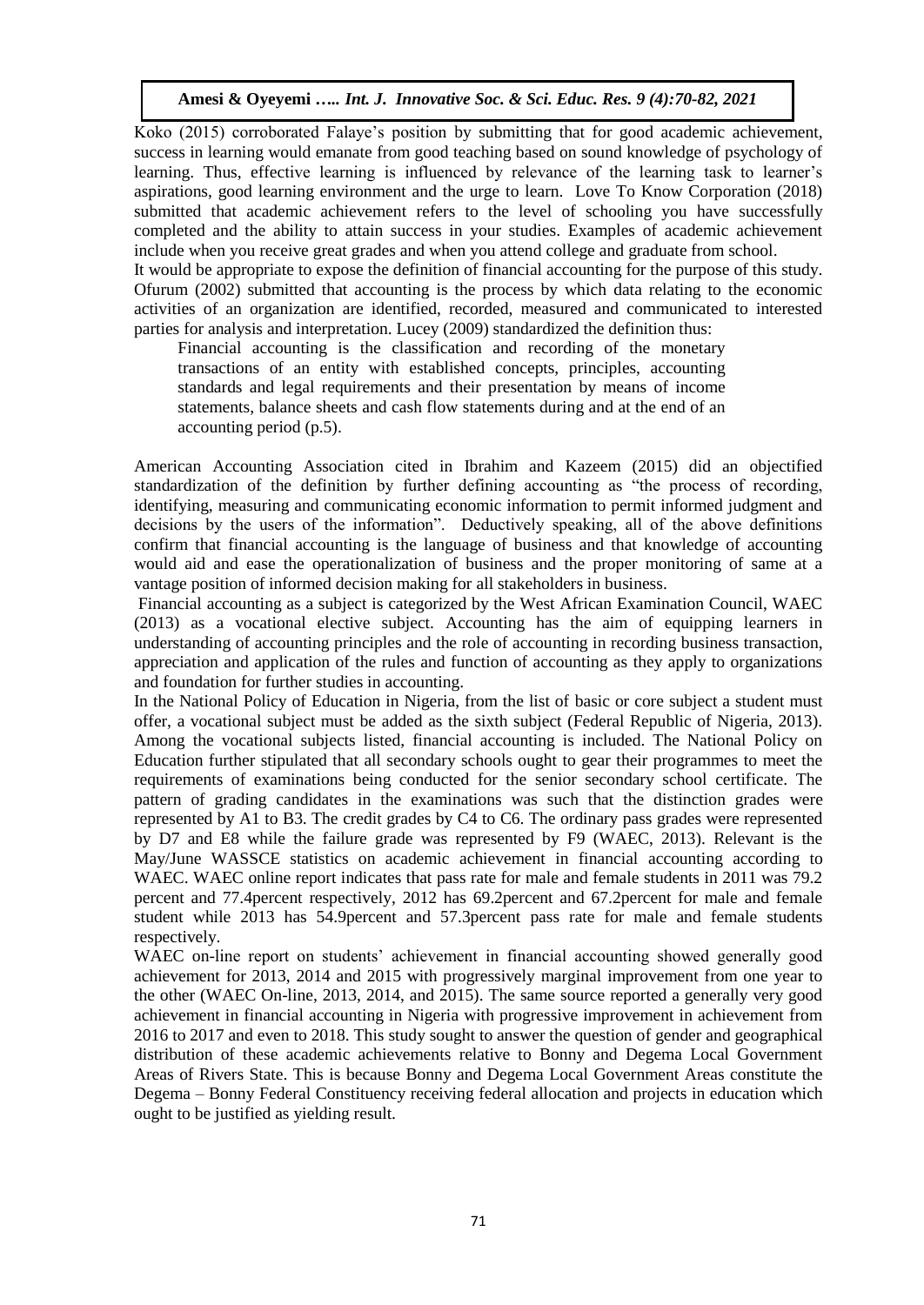#### **Academic Achievement and Academic Performance**

Academic achievement is the extent to which a student, teacher or institution has achieved her educational goals. It is commonly measured by examination or continuous assessment (Annie & Murray-Ward in Oyeyemi, 2017). Though academic performance and academic achievement are used interchangeably based on the submissions of some authors, Yusuf (2016) opined that academic performance of a student can be regarded as the observable and measurable behaviour of a student in a particular situation while academic achievement is defined as measureable behaviour in a standardized series of tests, learning outcomes performance or achievement and attitude. However, Yusuf submitted that there seem to be no agreement and conformity in the terminology being used and the terms "academic performance", "academic achievement" and outcomes are commonly used differently by researchers and sometimes used interchangeably. Addressing the above mentioned confusion, Steinmayr, Meibner, Weidinger and Wirthwein (2017) opined that academic achievement represents performance outcomes that indicates the extent to which a person has accomplished specific goals that were the focus of activities in instructional environments, specifically in school, college and university. The authors submitted further that academic achievement mirrors the intellectual capacity of a person and it is measured by GPA (grade point Average), scholastic assessment test (SAT) and other standardized assessments designed for selection purpose. Academic achievement thus defines a student's capacity for higher education. Deductively speaking, performance is more short term with focus on how well a student did while academic achievement is more long term with a focus on reaching specific academic goals. Germane to this conclusion is the submission of the National Examination Council- NECO (2017) that academic achievement of students can be measured by taking records of their grades after an evaluation or final examinations. NECO submitted further that when a student scores an 'A', such a student is performing well or better than when he or she scores 'E' or 'F'; any score below the 'C' grade according to NECO (2017) is a poor academic achievement.

Asuru in Oyeyemi (2017) supported this position as he opined that achievement test is the measure of the extent to which a learner has acquired certain information or master certain skills based on planned programme of training or instruction. Asuru identified the achievement test as very relevant. Awotua-Efebo in Oyeyemi (2017) observed that most school syllabuses are biased toward the cognitive domain and the assessment and performance measure thereof, nevertheless the teaching and assessing of performance in the affective and psycho-motive domain of learning ought not to be ignored. Falaye (2009) depicts that summative tests are used to assess learner's performance in an education programme to enable final judgment to be passed whether the learner has passed or failed. The definition attempts above confirmed that academic achievement is a reflection or practical demonstration of learning outcomes in the learner based on set objectives in the cognitive, affective and psycho-motive domain of education. However, as far as academic achievement in accounting is concerned, the focal domain for the purpose of this study is the cognitive domain of education.

Bloom in Oyeyemi (2017) listed six taxonomies of educational objectives in the cognitive domain as knowledge, comprehension, application, analysis, synthesis and evaluation. Since academic achievement is a function of meeting set objectives at the point of summative evaluation, these six taxonomies become relevant relative to measuring achievement in accounting. Academic performance (as earlier defined in this study) is the outcome of education measured by examinations or continuous assessment. Falaye (2009) supported this position as he defines an achievement test as that which measures what a person has learnt to do or the extent to which a person has acquired certain information or mastered certain skills based on planned programme of training or instruction. **Influence of School Location on Academic Achievement in Financial Accounting**

The early literature on school effectiveness placed an emphasis on the ability and social backgrounds of students as factors that shape academic performance and suggested that schools with their location has little direct effect on student achievement (Ojimba, 2010). In a major study of US schools, findings seemed to cast doubt on the possibility of improving school achievement through reforms to schools. Coleman in Ojimba (2010) found that differences in school achievement reflected variations in family background and the family backgrounds of student peers, and concluded that schools bring little influence to bear on a child' achievement that is independent of his background and general social context. The meta-analysis of school effectiveness research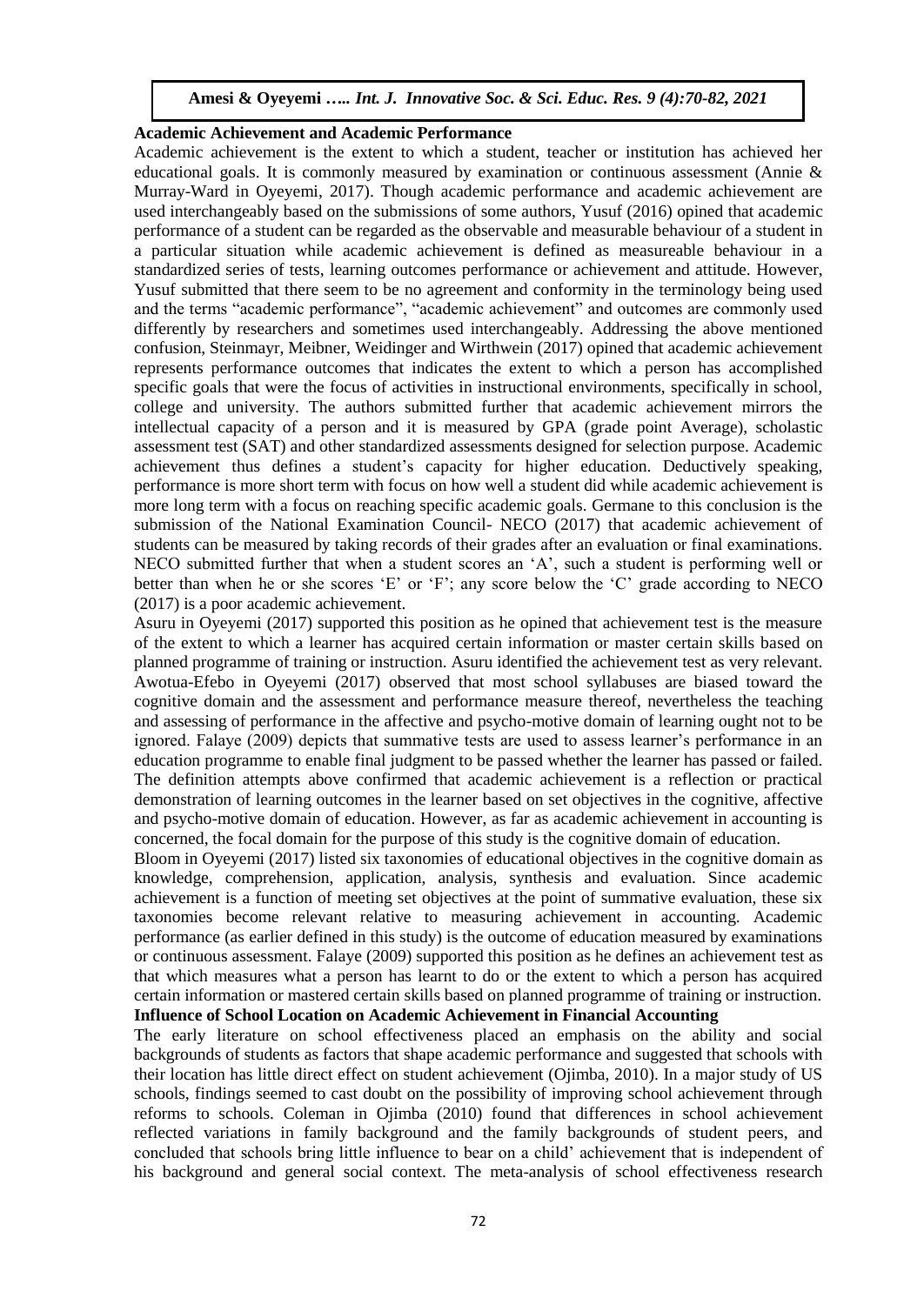undertaken by Bosker and Witziers in Ojimba (2010) found that school effects account for approximately 8 to 10 percent of the variation in achievement, and that the effects are greater for quantitative subjects than for language. Thus, financial accounting as a subject may be affected by this position.

Earlier studies by Obioma and Ohuce in Ojimba (2010) found difference in achievement in mathematics due to school location. Similar studies like Ahiaraekwem in Ojimba (2010) showed that school location as a variable could not affect achievement in secondary school physics. Ogu in Ojimba (2010) found that school location and gender have significant effects on the performance of students in the senior school certificate chemistry. Invariably, Inomesa in Ojimba (2010) argued that differences in achievement between urban and rural pupils are due to differential environmental stimulation. That the urban school pupils are taught to be exposed to the modernizing effects of science and technology and so perform better. Earlier studies like that of Agbaje and Awodun (2014) examining achievements in physics, chemistry and biology found no statistically significant difference in the achievement mean score of male and female students, however there was statistically significant difference in the achievement means scores of rural and urban school located areas. Recent studies like that of Ntibi & Edoho (2017) found no significant difference in the mean achievements of urban and rural school students in mathematics and basic science. The NLNG educational support for Bonny Local Government has had an urbanization impact in Bonny Local Government Area to address lingering poor academic achievements in WAEC-SSCE while the same is not the case in Degema Local Government Area. It may not be a surprise that most schools in the rural settings may not have such experiences on which to build. The question now comes-is there any influence of school environment or location on students' achievement in accounting? Bonny and Degema Local Government Areas became the focus of investigation because they both constitute the Degema-Bonny Federal Constituency enjoying federal allocation and projects in education which ought to be justified as yield result.

#### **Influence of Gender on Academic Achievement in Financial Accounting**

Pontificating on the influence of gender on academic achievement, Falaye (2009) submitted that gender is a major physical difference in human beings. It is a purely natural difference. Falaye identified other differences between male and female such as girls maturing earlier than boys, while on the average, boys are heavier and taller than girls of the same age. For the purpose of academic achievement comparison relative to learning and gender, Falaye posited that girls are known to perform better than boys in verbal ability tests especially in language and arts related subjects while boys do better than girls in numerical and spatial abilities. It suffices therefore to infer from the position of Falaye (2009) that boys would do better than girls in financial accounting which is a numerical subject. This position was supported by Awofala (2011) and Oluwagbohunmi (2014) with statistically significant findings of male students' capacity to show better academic achievement than their female counterparts. Nevertheless, this inference has been challenged by the few empirical work on gender-based achievement in financial accounting and the influx of women into the accounting profession with outstanding capacity for professionalism (Okafor, 2011). Influx of females into accounting discipline in recent times has increased the number of females seeking accounting education in colleges and universities (Williams, 2011). Williams' study focuses on whether differences exist between male and female classroom performance. However, the work was not an empirical paper but a review of findings of previous studies on this topic which highlighted existence of mixed results. Findings from many gender-based studies reveal that female students outperformed their male counterparts (Okafor, 2011; Voyer & Voyer, 2014). Sheard (2009) finds that female students outperform their male counterparts and show more commitment and control over challenges they face during their study. One importance of Sheard's study is that it monitors the students' performance and progress from first year to the final year to track trend.

Empirical facts revealed that males have not dominated their female counterparts in performance over time in a profession that had hitherto been assumed as male-oriented. This might in part be inextricably linked to the reason why more females are increasingly entering the profession. Further studies may be required in this regard if the performance of females in the profession is a motivating factor surging further female enrollment in accounting. Evidence exists that female enrollment and pass rate have been surging even at the professional body level (Okafor, 2011). From the foregoing,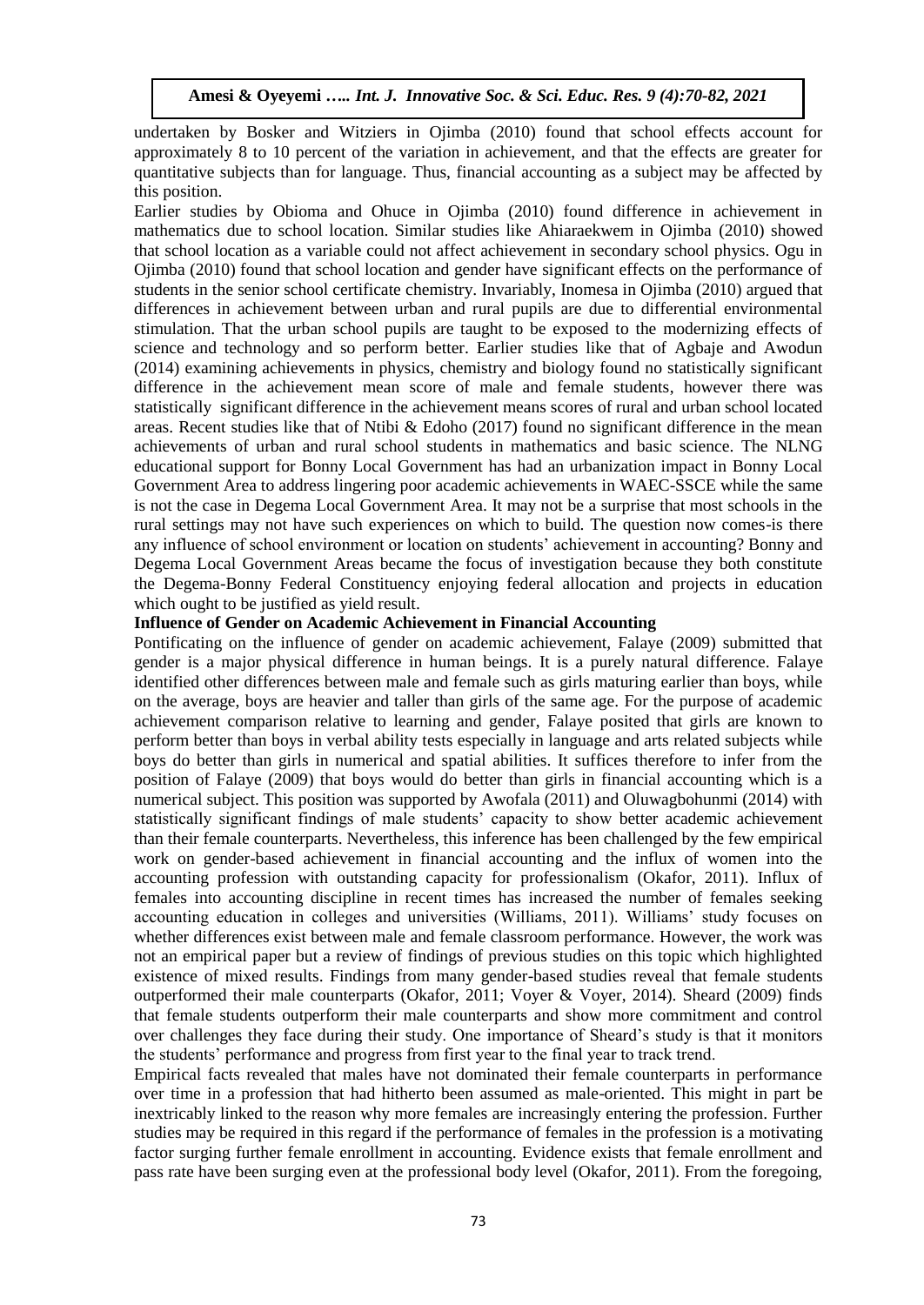the empirical exploration of this paper sought to establish the current position on which of the two genders has supremacy relative to academic achievement in financial accounting or if there exist parity in academic achievement.

It seems obvious that academic achievement in financial accounting may be dependent upon a host of factors like government funding on education in different geographical locations and environment, gender, prior knowledge in accounting, mathematical skill, student's age and maturity, quality of instruction, student's household environment, education of parents, student's personal commitment to learning and availability of learning resources amongst others. Despite dearth of research on factors identified, the gender and geographical distribution of secondary school students in financial accounting have not been investigated (Okafor, 2011; Sam, 2016). This justifies gender and geographical distribution and the influence thereof as subjects of investigation in students' academic achievement in financial accounting in Bonny and Degema Local Government Areas of Rivers. Falaye (2009) posits that personality development impacts on learning and achievement. Falaye identified heredity, genders the home, the society, the school, culture and life experiences as factors that shape the personality of individuals. Thus, the achievement of students in financial accounting may be affected by the nature of the Bonny Local Government Area society and environment and the Degema Local Government Area society and environment: that is, the possible influence of school location on academic achievement. Since there is no such investigation done previously, it is justifiable to conduct such for empirical information and needful decision making by relevant stakeholders.

Bonny Local Government Area and Degema Local Government Area form the Degema/Bonny Federal Constituency which is one of the thirteen constituencies in Rivers State. The rest are Okrika/Ogu-Bolo, Asalga/Akulga, Ahoada West/Ogba-Egbema-Ndoni, Port Harcourt 1, Ikwerre/Emohua, Khana/Gokana, Etche/Omuma, Tai/Eleme/Oyigbo, Abua-Odual/Ahoada East, Obio/Akpor, Port Harcourt 2, Andoni/Opobo/Nkoro Federal Constituencies (Wikipedia, 2019).

Field information showed that government secondary schools in Bonny Local Government Area are four (4) in number. They include:-

- 1. Bonny National Grammar School, Bonny.
- 2. Government Girls Secondary School Finima.
- 3. Community Secondary School Abalamabie, Bonny.
- 4. Community Secondary School Burukiri, Bonny.

On the other hand, there are ten (10) government secondary schools in Degema Local Government Area. They are:

- 1. Community Secondary School Tombia
- 2. Community Secondary School Bukuma.
- 3. Government Girls Secondary School Usokun.
- 4. National High School Degema.
- 5. Baptist MSS DID Bakama.
- 6. Oba-Ama High School, Oba-Ama.
- 7. Community Secondary School Obuama
- 8. Government Technical College Tombia
- 9. Community Secondary School Bille.
- 10. Government Secondary School Ke.

Field observation revealed that only two schools offer financial accounting in WAEC in Bonny LGA. These are GGSS Finima, Bonny and CSS Burukiri, Bonny. In Degema LGA, only four (4) schools offer financial accounting in WAEC. These are: CSS Tombia, National High School Degema, GTC Tombia and CSS Bille. There was no existing research work combining students' academic achievement in financial accounting in Bonny LGA and Degema LGA of Rivers State.

Oyeyemi (2017) found that achievement in financial accounting in Bonny Local Government Area was good and very good across the years investigated. Okolocha and Bolarinwa (2016) submitted that many students recorded low achievement in financial accounting not because they do not have intellectual capacity to perform but due to environmental (societal) factors. These two conflicting positions on student's achievement in financial accounting have further justified the relevance of this investigation. The sustained dearth and conflict of the few research findings as far as students'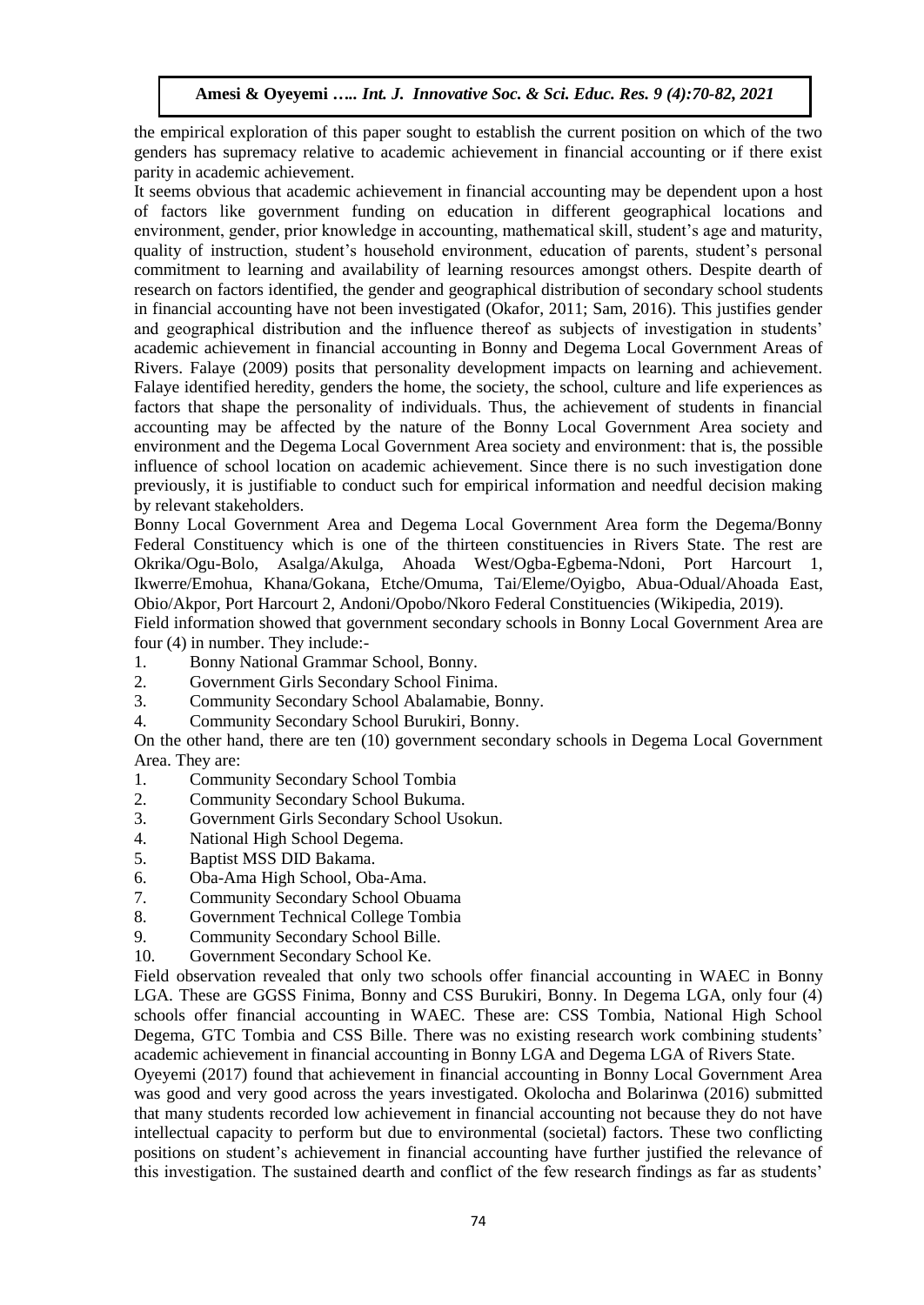academic achievement in financial accounting is concerned have necessitated this study to ascertain academic achievement of students in Degema and Bonny Local Government Areas in financial accounting.

#### **Statement of the Problem**

It has been observed by the researcher that a lot of studies have been carried out on academic achievement in subject areas like mathematics, science, agricultural science, social studies among others while a dearth of such studies exist in financial accounting where it seems to be common knowledge that students struggle. At the WAEC/SSCE level in Bonny Local Government and Degema Local Government Areas of Rivers State, this dearth of empirical work in student achievement relative to location and gender in financial accounting also subsists. Bonny Local Government and Degema Local Government constitute the Degema-Bonny Federal constituency with allocation and projects in education to enhance students' academic achievement. Bonny Local Government Area has enjoyed support from the Nigeria Liquefied Natural Gas Company (NLNG) Bonny in attracting teachers to Bonny Local Government Area, providing and enhancing educational facilities and materials with focus on improving students' achievement in external examinations particularly at the senior secondary school level given the lingering poor academic achievement by students in WAEC-SSCE (NLNG, 2018). This NLNG support does not extend to Degema Local Government Area since it is not a host community to NLNG. Only the government investment in education, which Bonny Local Government Area also enjoys, is available for educational development in Degema Local Government Area. The researcher's observation of the uneven support for education in the Degema-Bonny Federal Constituency and the dearth of empirical work on student's achievement in financial accounting set the stage for empirical exploration of students' achievement in financial accounting in Bonny Local Government and Degema Local Government Area. What is the current state of students' achievement in financial accounting in the locations of study? And what is the influence of gender on this achievement if any? This study was therefore conducted to answer these questions, close the gap of dearth of empirical work in this area and investigate if there really exist difference in students' achievement in financial accounting considering possible influence of gender and school location in Bonny and Degema Local Government Areas of Rivers State.

#### **Purpose of the Study**

The main aim of this study was to determine the academic achievement of secondary school students in Financial Accounting in Bonny and Degema Local Government Areas of Rivers State. The specific objectives were to:

1. Determine the mean achievement of students located in schools in Bonny Local Government Area and Degema Local Government Area in financial accounting.

2. Determine the mean achievement of male and female students in financial accounting in Bonny and Degema Local Government Areas.

#### **Research Questions**

The following research questions guided the study:

1. What is the mean academic achievement of students located in schools in Bonny Local Government Area and Degema Local Government Area in financial accounting?

2. What is the mean academic achievement of male and female students of Bonny and Degema Local Government Area in financial accounting?

#### **Hypotheses**

Two basic hypotheses were tested at 0.05 level of significance:

- 1. There is no significant difference in the mean ratings of students located in Bonny and Degema local government areas on their academic achievement in financial accounting.
- 2. There is no significant difference in the mean ratings of male and female students in Bonny and Degema local government areas on their academic achievement in financial accounting.

## **METHODS**

The study area was Rivers State with the specific locale of empirical exploration being Degema and Bonny Local Government Areas. The design of the study was ex post facto and the population was 1224 candidates who sat for the WAEC/SSCE May/June for the three years targeted for the study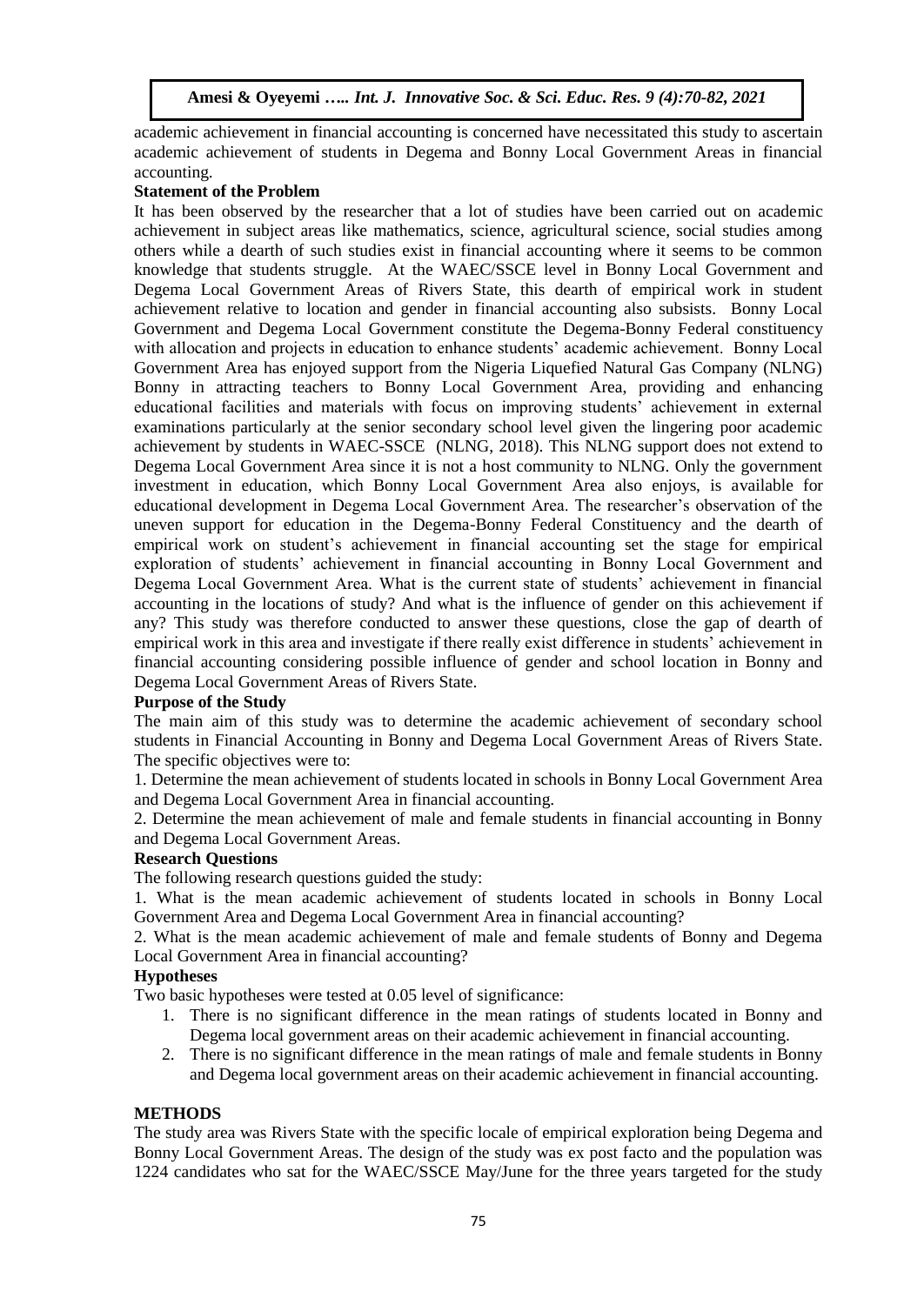.that is 2016, 2017 and 2018. (See Table 1). Nwankwo (2013) justified the application of the ex post factor design for this kind of study and described the ex post facto study as after-the-fact research in which the investigation starts after the fact has occurred without interference from the researcher. The result of these 1224 candidates who sat for the financial accounting paper from 2016 to 2018 was purposively chosen sample for this study from the few schools which offer financial accounting in SSCE in Bonny and Degema Local Government Areas. These WAEC results and documented records collected from the principals of the schools that fielded students/candidates for the financial accounting examination were used for analysis. No reliability test was conducted for the instrument (documented record of WAEC results) because it possessed in built reliability and validity since it emanated from a standardized achievement test (Alonge in Oyeyemi, 2017 and Asuru in Oyeyemi, 2017). The data was analyzed using descriptive statistics of frequency counts, mean and percentages while Chi-square was applied to test the hypotheses at 0.05 level of significant. In testing the hypotheses formulated, the decision rule was summarized thus: reject  $H_0$  (null hypothesis) and accept H<sub>1</sub> (alternate hypothesis) if the calculated  $X_0^2$  exceeds the tabulated  $X_e^2$  value. Otherwise, accept H<sub>0</sub>. The WAEC/SSCE results grading of 'A1', 'B2-B3', 'C4-C6', 'D7-E8', and 'F9' were, rated and interpreted thus: A1-distinction, B2 to B3- merit, C4 to C6- credit, D7 to E8-pass and F9 fail respectively.

|  | <b>Table 1: Distribution of Population</b> |  |  |
|--|--------------------------------------------|--|--|
|--|--------------------------------------------|--|--|

| S/N<br>School                                 | Location | <b>Male</b> | Female | Total |  |
|-----------------------------------------------|----------|-------------|--------|-------|--|
| 1. Government Girls Sec. School Finima (GGSS) | Bonny    | $\theta$    | 131    | 31    |  |
| 2. Community Secondary School Burukiri (CSSB) | Bonny    | 59          | 38     | 97    |  |
| 3. Community Secondary School Tombia          | Degema   | 29          | 23     | 52    |  |
| 4. National High School Degema                | Degema   | 38          | 17     | 55    |  |
| 5. Government Technical College Tombia        | Degama   | 47          | 10     | 57    |  |
| 6. Community Secondary School Bille           | Degema   | 48          | 41     | 109   |  |
| <b>Total Population</b>                       |          | 241         | 260    | 501   |  |

Source: WAEC Results for May/June 2016-2018 from the office the principals of selected schools in Bonny and Degema Local Government Area.

## **RESULTS**

The results of the study were presented and analysed in the following tables.

**Research Question 1:** *What is the mean academic achievement of students located in schools in Bonny and Degema Local Government in financial accounting?*

| Table 2: Achievement of Students in Financial Accounting in 2016, 2017 and 2018 in Bonny |  |  |  |
|------------------------------------------------------------------------------------------|--|--|--|
| and Degema LGAs.                                                                         |  |  |  |

| <b>Achievement</b> | Year                    | <b>Distinction</b> | Merit     | Credit     | <b>Pass</b> | Fail          | $\Sigma \rm{N}$ |  |
|--------------------|-------------------------|--------------------|-----------|------------|-------------|---------------|-----------------|--|
| <b>Rating</b>      |                         | A1(%)              | $B2-3(%)$ | $C4-6$ (%) | $D7-8$      | F9(%)         |                 |  |
|                    |                         |                    |           |            | (%)         |               |                 |  |
| Bonny              | 2016                    | 27                 | 38        | 20         | 9           | 6             | 56              |  |
| <b>Bonny</b>       | 2017                    | 17                 | 32        | 36         | 6           | 9             | 78              |  |
| Bonny              | 2018                    | 24                 | 33        | 29         | 9           | 5             | 94              |  |
| <b>Mean</b>        | $\overline{\mathbf{v}}$ | 13                 | 34        | 28         | 8           | 7             | 228             |  |
| Degema             | $20\overline{16}$       | 17                 | 27        | 27         | 19          | 10            | 90              |  |
| Degema             | 2017                    | 21                 | 25        | 27         | 19          | 8             | 85              |  |
| Degema             | 2018                    | 14                 | 34        | 37         | 8           | $\mathcal{I}$ | 98              |  |
| <b>Mean</b>        | v                       | 17                 | 29        | 30         | 15.5        | 8.5           | 273             |  |

Source: Research Data, 2019.

 $\Sigma N$  = Summation of all candidates/results.

NB: All achievement ratings are expressed as percentage of ΣN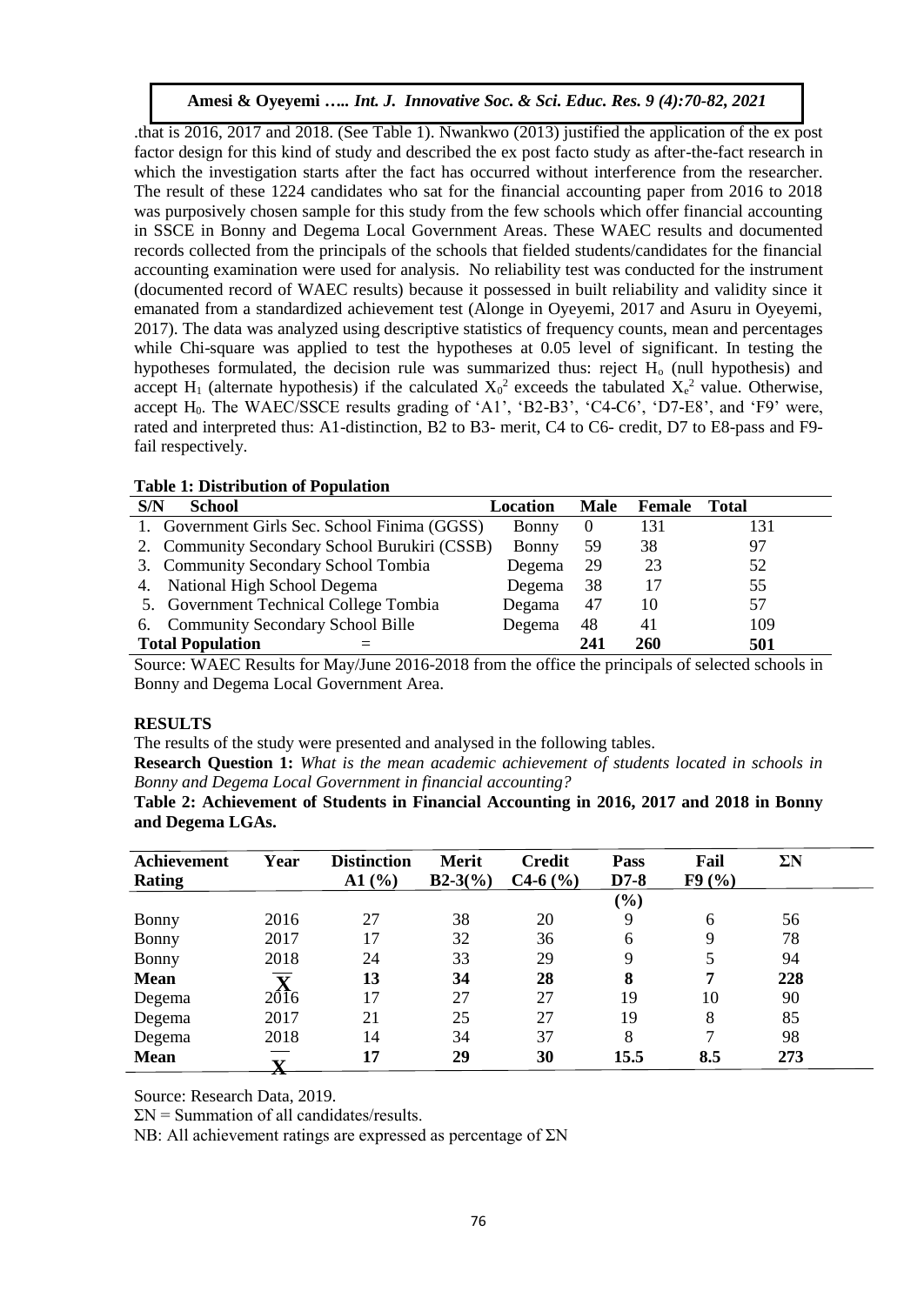Table 2 shows an excellent achievement of 85 percent for Bonny students within the ratings of A1 to C6; 15 percent fell below the credit achievement level i.e. 8 percent pass and 7 percent failure. The table also shows an excellent mean achievement of 76 percent for Degema students within the ratings of A1 to C6, 24 percent fell below the credit achievement level with 15.5 percent pass and 8.5 percent failure. This is generally an excellent result for both local government areas except that Bonny performed slightly better than Degema. This may be due to the additional NLNG educational support to Bonny local government area of Rivers State. **Research Question 2:** *What is the mean academic achievement of male and female students of Bonny and Degema Local Government Area in Financial accounting?* 

| Achievement   | Year                    | <b>Distinction</b> | <b>Merit</b> | <b>Credit</b> | <b>Pass</b>   | Fail  | $\Sigma N$ |
|---------------|-------------------------|--------------------|--------------|---------------|---------------|-------|------------|
| <b>Rating</b> |                         | A1(%)              | $B2-3(%)$    | $C4-6$ (%)    | $D7-8$        | F9(%) |            |
|               |                         |                    |              |               | $\frac{9}{0}$ |       |            |
| Male          | 2016                    | 20                 | 21           | 27            | 18            | 14    | 66         |
| Male          | 2017                    | 23                 | 16           | 29            | 22            | 10    | 79         |
| Male          | 2018                    | 15                 | 32           | 34            | 11            | 8     | 96         |
| <b>Mean</b>   | $\overline{\mathbf{v}}$ | 19                 | 23           | 30            | 17            | 11    | 241        |
| Female        | 20 <sup>1</sup> 6       | 21                 | 38           | 21            | 12.5          | 7.5   | 80         |
| Female        | 2017                    | 15                 | 39           | 33            | 5             | ⇁     | 84         |
| Female        | 2018                    | 24                 | 34.5         | 31.5          | 7             | 3     | 96         |
| <b>Mean</b>   |                         | 20                 | 37           | 29            | 8             | 6     | 260        |

**Table 3: Achievement of Male and Female Students of Bonny and Degema Local Government Areas in Financial Accounting.** 

Source: Research Data, 2019, ΣN= summation of all candidates/results NB: All achievement ratings are expressed as percentage of ΣN

Table 3 show an excellent mean achievement of 72 percent for male students within the rating of A1 to C6; 28 percent fell below credit achievement level with 17 percent pass and 11 percent failure. On the other hand the table shows a better excellent mean achievement of 84 percent for female students within the ratings of A1 to C6; 14 percent fell below the credit achievement level with 8 percent pass and 6 percent failure. Generally, female students slightly performed better than boys in financial accounting in Bonny and Degema Local Government Areas of Rivers State.

**Hypothesis 1:** There is no significant difference in the mean ratings of students located in Bonny and Degema local government areas on their academic achievement in financial accounting.

**Table 4: Computation of Value of Chi-square (X<sup>2</sup> ) for Bonny and Degema Students' Mean Academic Achievements in Financial Accounting. Observed and Expected Frequencies for 2016 to 2018 in Percentage (%)** 

| Location/  | <b>Frequency</b> | <b>Distinction</b> | <b>Merit</b> | <b>Credit</b> | Pass    | Fail   | <b>Total</b>    |
|------------|------------------|--------------------|--------------|---------------|---------|--------|-----------------|
| <b>LGA</b> |                  | AI(%)              | $B2-3(%)$    | $C4-6$        | $D7-8$  | F9(%)  |                 |
|            |                  |                    |              | (%)           | (%)     |        |                 |
| Bonny      | $O_f$            | 23                 | 34           | 28            | 8       | 7      | 100             |
|            | $E_f$            | (20)               | (31.5)       | (29)          | (11.75) | (7.75) |                 |
|            | $(O_f - E_f)^2$  |                    |              |               |         |        |                 |
|            | $E_f$            | 0.45               | 0.20         | 0.03          | 1.20    | 0.07   |                 |
| Degema     | $O_f$            | 17                 | 29           | 30            | 15.5    | 8.5    | 100             |
|            | $E_f$            | (20)               | (31.5)       | (29)          | (11.75) | (7.75) |                 |
|            | $(O_f - E_f)^2$  |                    |              |               |         |        |                 |
|            | $\overline{E_f}$ | 0.45               | 0.20         | 0.03          | 1.20    | 0.07   |                 |
|            | <b>Total</b>     | 40                 | 63           | 58            | 23.5    | 15.5   | 200             |
|            |                  |                    |              |               |         |        | $X^2_{0} = 3.9$ |

 $X<sup>2</sup><sub>e</sub> = 9.49$  at 0.05 level df = (r-1) (c-1) = (2-1) (5-1) = 4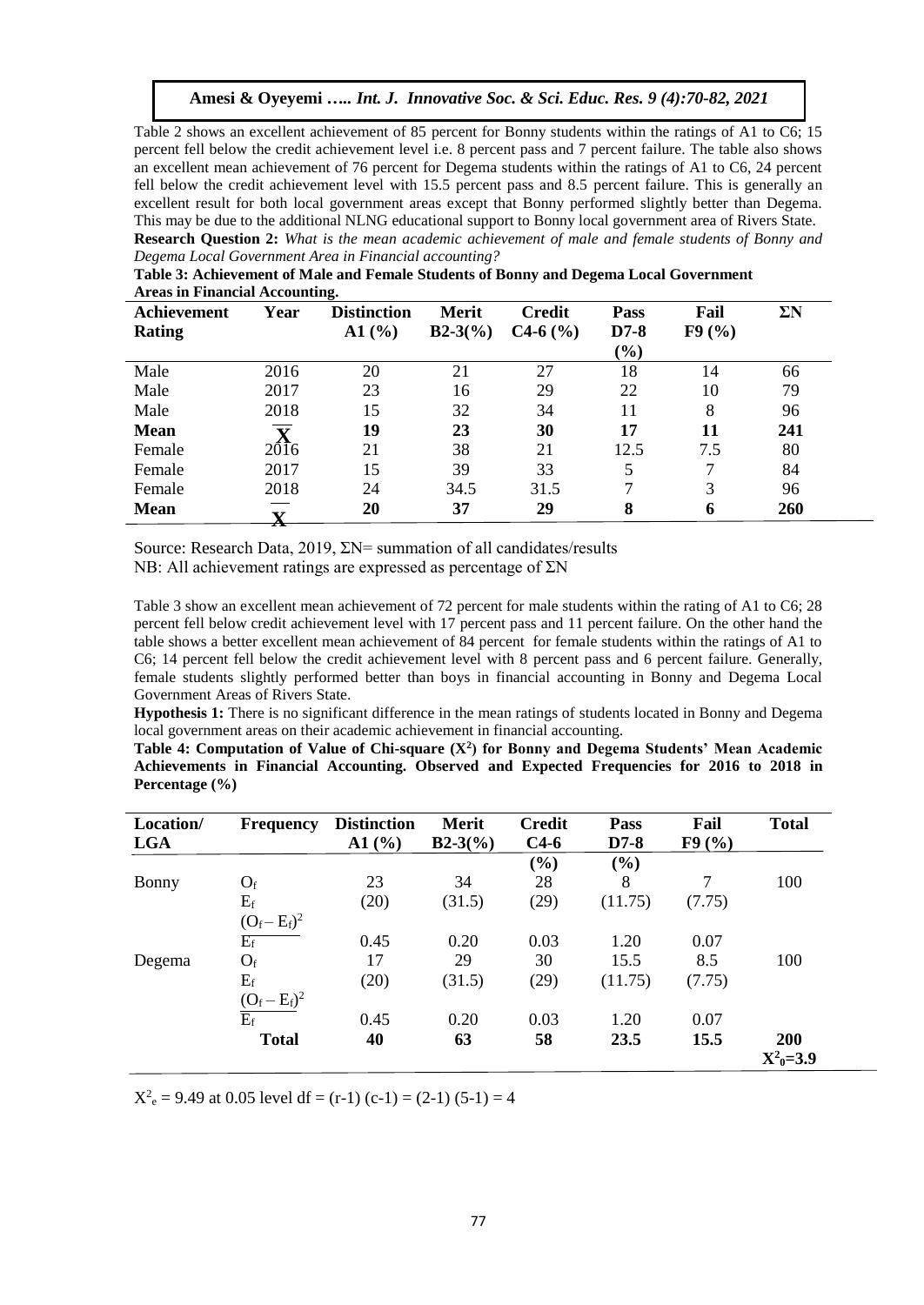The result on Table 4 shows that chi-square calculated  $X^2 = 9.49$  at df = 4 and p=0.05. The null hypothesis was therefore accepted. We therefore state that there is no significant difference between the mean academic achievements of Bonny and Degema students in financial accounting. **Hypothesis 2:** There is no significant difference in the mean ratings of male and female students on Bonny and Degema local government areas on their academic achievement in financial accounting. **Table 5: Computation of Value of Chi-square X<sup>2</sup>for Male and Female Students Mean Academic Achievement in Financial Accounting for Bonny and Degema Local Government Areas. Observed and Expected Frequencies for 2016 to 2018 in Percentage (%).** 

| Location/<br><b>LGA</b> | <b>Frequency</b> | <b>Distinction</b><br>A1(%) | Merit<br>$B2-3(%)$ | <b>Credit</b><br>$C4-6$ | <b>Pass</b><br>$D7-8$ | Fail<br>F9(%) | <b>Total</b>            |
|-------------------------|------------------|-----------------------------|--------------------|-------------------------|-----------------------|---------------|-------------------------|
|                         |                  |                             |                    | $(\%)$                  | $(\%)$                |               |                         |
| Bonny                   | $O_f$            | 19                          | 23                 | 30                      | 17                    | 11            | 100                     |
|                         | $E_f$            | (19.5)                      | (30)               | (29.5)                  | (12.5)                | (8.5)         |                         |
|                         | $(O_f - E_f)^2$  |                             |                    |                         |                       |               |                         |
|                         | $E_f$            | 0.01                        | 1.63               | 0.01                    | 1.62                  | 0.74          |                         |
| Degema                  | $O_f$            | 20                          | 37                 | 29                      | 8                     | 6             | 100                     |
|                         | $E_f$            | (19.5)                      | (30)               | (29.5)                  | (12.5)                | (8.6)         |                         |
|                         | $(O_f - E_f)^2$  |                             |                    |                         |                       |               |                         |
|                         | $\overline{E_f}$ | 0.01                        | 1.63               | 0.01                    | 1.62                  | 0.74          |                         |
|                         | <b>Total</b>     | 39                          | 60                 | 59                      | 25                    | 17            | 200<br>$X^2_{0} = 8.02$ |

 $X^2_{\text{e}} = 9.49$  at 0.05 level . df = (r-1) (c-1) = (2-1) (5-1) = 4

The result on Table 5 shows that chi-square calculated  $X^2$ <sub>0</sub> = 8.02 is less than chi-square tabulated  $X^2$ <sub>e</sub> = 9.49 at df = 4 and p = 0.05. The null hypothesis was therefore upheld that there is no significant difference between the mean academic achievements of male and female students of Bonny and Degema LGAs in financial accounting.

#### **DISCUSSION**

## **Academic Achievement of Students Located in Bonny and Degema Local Government Areas in Financial Accounting**

Findings from research question one proved that there exist an excellent academic achievement for both Bonny Local Government Students and Degema Local Government Students in financial accounting though Bonny Students performed slightly better than Degema Students. This established the fact that location of school does not affect academic achievement in financial accounting. It may also indicate that though Bonny Local Government Area has additional educational support from the NLNG, the government support for education in Degema Local Government Area is impactful. This finding disagreed with the finding of Okolocha and Bolarinwa (2016) who found low academic achievement of Secondary School Students in financial accounting. This latest finding has further upheld the findings of Oyeyemi (2017) who found very good students' academic performance in financial accounting with commendable improvement across the years studied. The result of hypothesis one shows that there is no significant difference between the mean academic achievements of Bonny and Degema Local Government Areas students in financial accounting. This proved that location of school as a factor does not influence academic achievement in financial accounting. This is in tandem with similar findings relative to other subjects like the findings of Obioma and Ohuche in Ojimba (2010) that school location as a variable could not affect achievement in secondary school physics. Agbaje and Awodun (2014) and Ntibi and Edoho (2017) in their separate research findings upheld the position that there is no statistically significant difference in the mean achievements of rural and urban schools thus nullifying the capacity of school location as a factor of influence on students' academic achievement. It is instructive therefore to submit that students' location does not constitute a factor of influence when considering academic achievement of students in financial accounting. Given sufficient pedagogical resources and the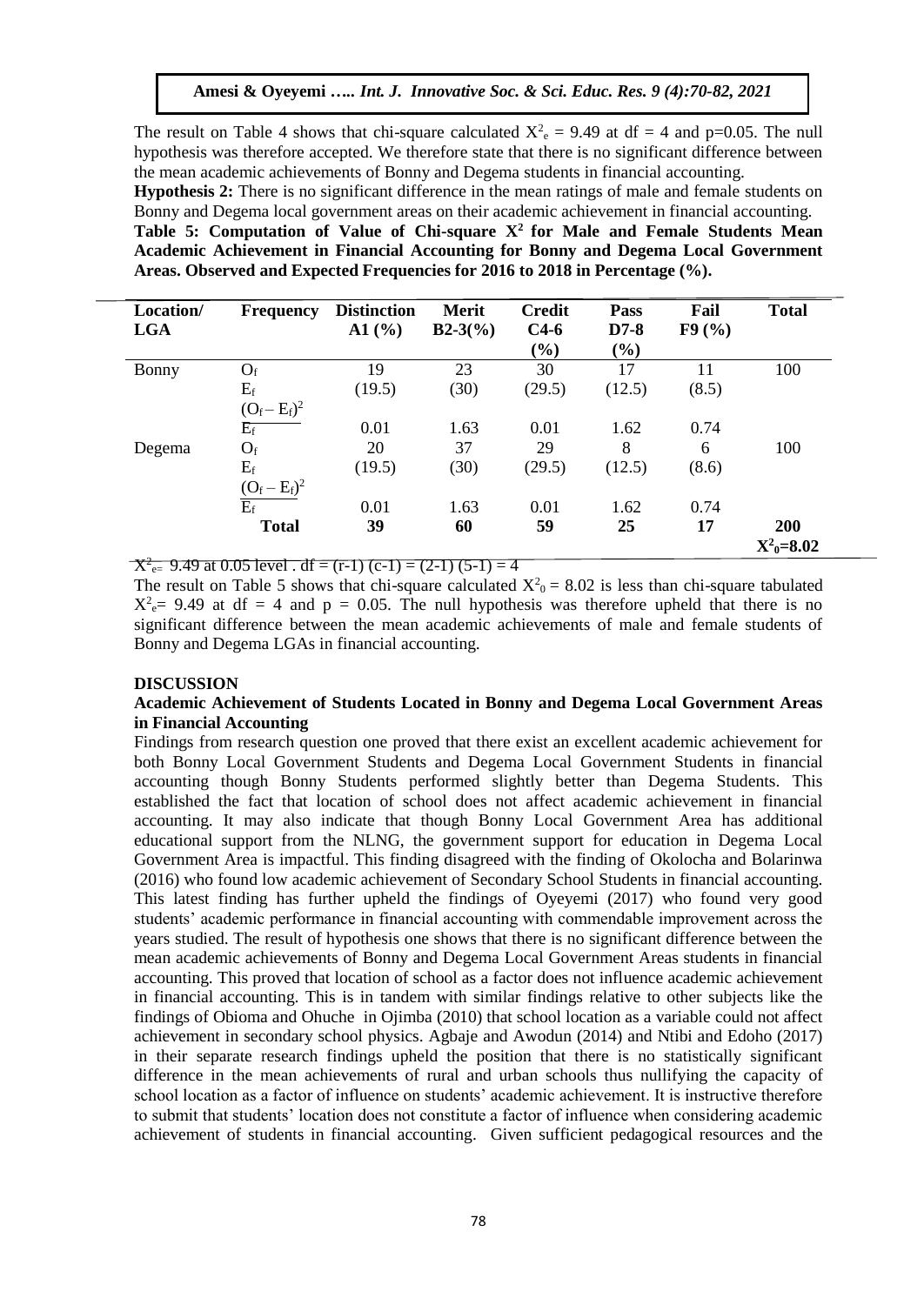right level of motivation, students can excel in financial accounting from any school location whether rural or urban.

## **Academic Achievement of Male and Female Students in Financial Accounting**

Findings from research question two proved that both male and female students are capable of excellent academic achievement in financial accounting, though female students performed better than male students in financial accounting. This finding contradicts the findings of Falaye (2009),Awofala (2011) and Oluwagbohunmi (2014) that male students perform better in numerical subjects. However, this finding is in tandem with the findings of Sheard (2009) and Okafor (2011) that female students outperform their male counterparts in accounting. The male dominance in the accounting profession is gradually becoming a thing of the past. Result on hypothesis two proved that there is no significant difference between the mean academic achievements of male and female students of Bonny and Degema Local Government Areas in financial accounting. This confirms the affirmation that gender as a variable cannot significantly affect academic achievement in financial accounting. This finding also disagreed with the findings of Awofala (2011) and Oluwagbohunmi (2014) who found statistically significant differences in male and female students' academic achievement with proof that male students outperformed female students. This finding however agreed with the findings of Okafor (2011) and Oyeyemi (2017) who found that there is no significant difference between male and female academic performance in accounting though girls marginally performed better than boys. It is therefore empirically justifiable to submit that gender, which used to determine academic achievement in financial accounting, does not constitute a factor of influence when considering academic achievement of students in financial accounting any more. In fact, the male dominance in the accounting profession is gradually becoming extinct and female dominance is gradually building up. It is good news that both men and women can do well in financial accounting and that achievement in accounting is no longer gender-sensitive.

# **CONCLUSION**

This study has actually established the fact that school location and gender do not affect students' academic achievement in financial accounting. One can therefore conclude that with good pedagogy and the right motivation for learning, students in any school location irrespective of gender can have good and excellent achievement in financial accounting.

## **Educational Implications**

- 1. The first finding showed an excellent achievement in financial accounting for both Bonny and Degema Local Government Areas in the 3 years studied. The implication of this excellent achievement is that more students will pursue a career in accounting and do well there; the second implication is that achievement in accounting is possible anywhere irrespective of school location.
- 2. The implication of the girl child achieving slightly better than the boy child in secondary school financial accounting though with insignificant difference is that the male dominance in the accounting profession is now a thing of the past and more female accountant will soon emerge. The myth that boys do better than girls in numerical subjects is now refuted. The girl child is no longer disadvantaged in accounting.
- 3. Other factors that influence achievement in financial accounting like previous knowledge in accounting, mathematical ability, student's maturation, quality of instruction, student's personal commitment, availability of learning resources amongst others should be provided for since gender and school location do not have significant influence on students achievement in financial accounting.

## **RECOMMENDATIONS**

Based on the findings of the study and conclusion, the following recommendations were made:

1. Teachers and parents should encourage accounting students to pursue career in accounting irrespective of their school location and gender. Also, all stakeholders in education (the government, NLNG, and other sponsors of education) should do the needful in providing qualified teachers and teaching/learning materials to reinforce and sustain improved performance in financial accounting.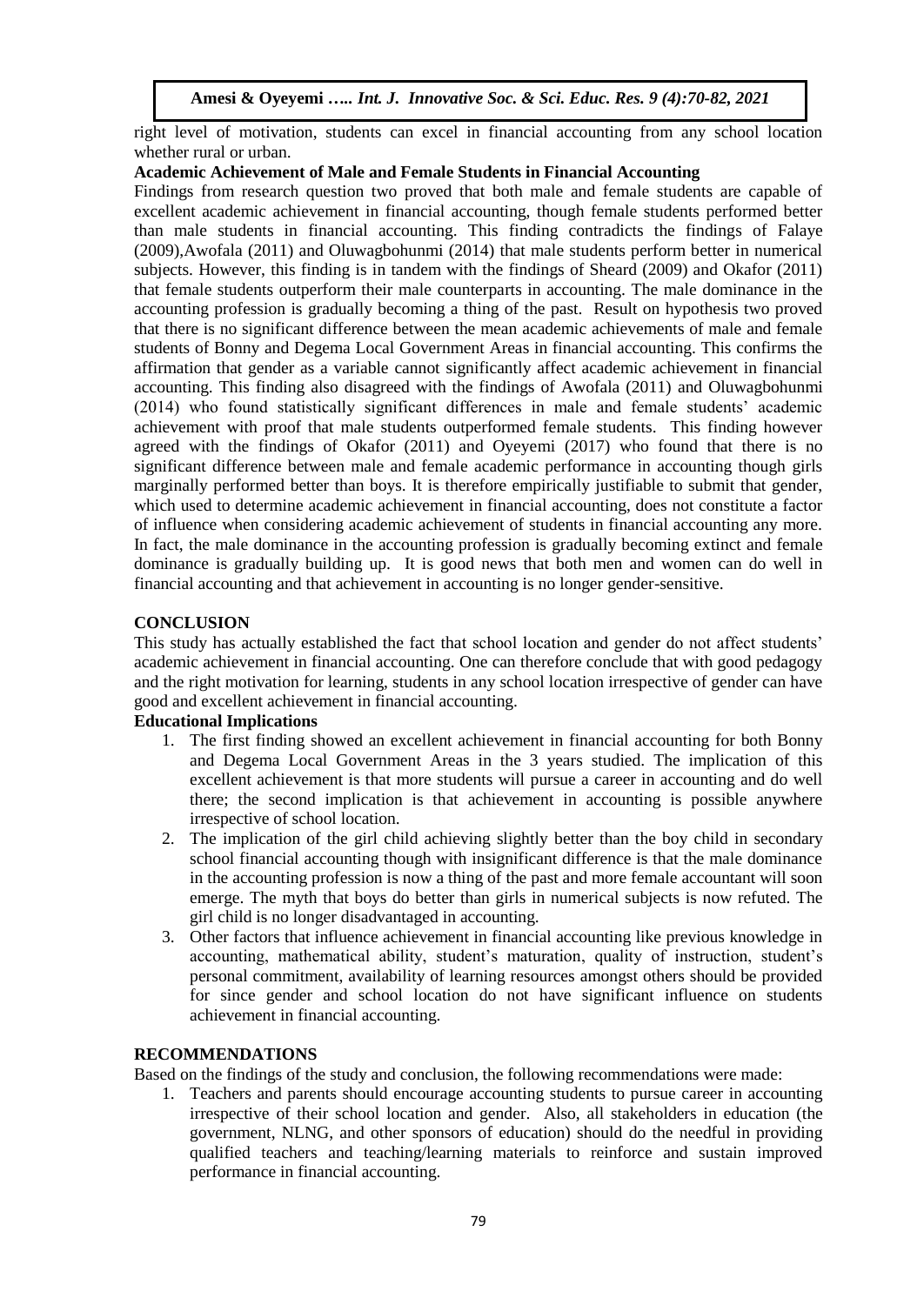- 2. Accounting teachers should harness the latent potential of the girl child and male students in financial accounting achievement by providing opportunities to learn and cover the syllabus.
- 3. The girl child education promotion advocacy should be reinforced by government to reap more academic achievement benefits thereof. However, the boy-child education should also be promoted.

#### **REFERENCES**

- Abubakar, R.B. & Adeboyega, B.I. (2012). Age and gender as determinants of academic achievements in college mathematics. *Asian Journal Natural Appl. Sci*., 1(2), 121-127.
- Agbaje, R.O. & Awodun, A.O. (2014). Impact of school location on academic achievement of science students in senior secondary school certificate examination. Retrieved  $5<sup>th</sup>$  May, 2019 from
- [https://www.ijsrp.academia.edu](https://www.ijsrp.academia.edu/)
- Awofala, A.O. (2011). Effect of concept mapping strategy on students' achievement in junior secondary school mathematics. *International Journal of Mathematics Trend and Technology,* 2 (2), 11-16.

Falaye, F.V. (2009). *Aspects of woman development and learning*. Ibadan: Hadassah

Federal Republic of Nigeria (2013). *National policy on education* (2014 ed.). Yaba, Lagos: NERDE.

- Ibrahim, R.A. & Kazeem, R.A. (2015). *Essential Financial accounting for senior secondary schools* (4thed.). Ibafo, Nigeria: Toned Pub.
- Josiah, O., & Adegoke, E.O. (2014). Effect of gender, age and mathematics anxiety on college

students' achievement in algebra. *American Journal of Educational Research*, 2, (7), 474-476.

Koko, M. N. (2015). Teaching Business. Port Harcourt: Harey

- Love to know corporation (2018). Academic achievement. Retrieved  $27<sup>th</sup>$  April, 2019 from [https://www.yourdictionary.com/acade.](https://www.yourdictionary.com/acade)
- Lucey, T. (2009). *Costing (7thed.)*. Untitled Kingdom: Cengage Learning Higher Education.

Maduabum, M. A. (2007). *Fundamentals of educational research*. Port Harcourt: First Printers.

- National Examination Council-NECO (2017). NECO Result Analysis 2015-2017. Retrieved from [https://www.neco.nigeria/news.htm.](https://www.neco.nigeria/news.htm)
- Nigeria Liquefied Natural Gas Company, (2018). Community social responsibility in Bonny. retrieved 27<sup>th</sup> April, 2019 from [https://www.nlng.com.our-csr-pages-ed.](https://www.nlng.com.our-csr-pages-ed/)
- Ntibi, J.E. & Edoho, E.A. (2017). Influence of school location on students attitude towards mathematics and basic science. *British Journal of Education*, 5, (10), 76-85. Retrieved 5<sup>th</sup> May 2019 from [https://www.eajournals.org](https://www.eajournals.org/)
- Nwankwo, O. C. (2013). *A practical guide to research writing*. Port Harcourt: Uniport Press
- Ojimba, P.D. (2010). Student factor and senior secondary students achievement in mathematics in Port Harcourt Local Government Area, Rivers State. Unpublished PhD Seminar Paper, Faculty of Technical and Science Education, Rivers State University of Science and Technology, Port Harcourt.
- Okafor, C.A. (2011). Academic performance of male versus female accounting undergraduate students: Evidence from Nigeria. Retrieved 5<sup>th</sup> April, 2019 from <https://www.ccsenet.org/hes>
- Okolocha, C.C. & Bolarinwa, K.O. (2016). Influence of classroom interaction and students' attitude on academic achievement in financial accounting. *Nigeria Journal of Business Education*, 3, (2), 284- 295.

Oluwagbohunmi, M. F. (2014). Gender issues in classroom interaction and students' achievement in social studies. *International Journal of Innovation, Research and Development*, 5, 742-745.

Oyeyemi, O.S. (2017). Influence of mathematics on accounting performance of students in senior school

certificate examination in Bonny Local Government, Rivers State. Unpublished Master's thesis, Rivers State University, Port Harcourt.

Sam, L. (2016). Gender differences in academic performance of financial accounting students in selected senior high schools in the Central Region of Ghana. Retrieved 5<sup>th</sup> April, 2019 from [http://www.doi:10.14738/assrj.38.2124.](http://www.doi:10.14738/assrj.38.2124)

Sheard, M. (2009). Hardiness, commitment, gender and age differentiate university academic performance. *British Journal of Educational Psychology*, 79, 189-204.

Steinmayr, R.; Meibner, A; Weidinger, A.F., & Wirthwein, L. (2017). Academic Achievement. Retrieved 3rd May, 2019 from [http://www.oxfordbibliographies.com](http://www.oxfordbibliographies.com/)

Voyer, D. & Voyer, S.D. (2014). Gender differences in scholastic achievement: A meta-analysis. *Psychology Bulletin*, 140, (4), 1174-1204.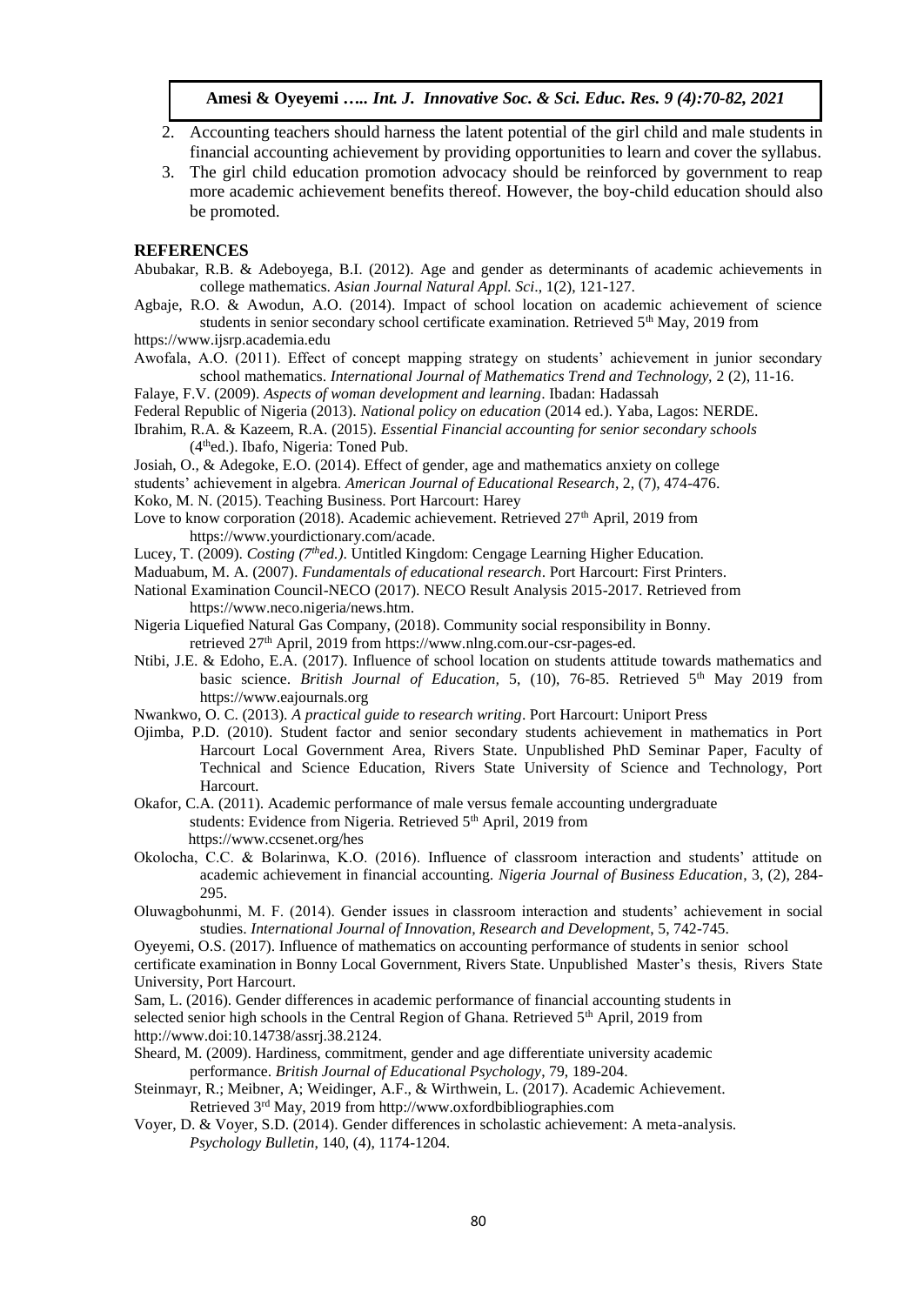West African Examination Council (2013). *The West African Examination Council New regulations and syllabuses for West African senior school certificate examination (WASSCE) 2013-2016*. Accra, Ghana: WAEC.

Williams, L.K. (2011). A synthesis of research studies on the performance of male and females accounting students. Retrieved 27<sup>th</sup> April, 2019 from htt9://www.ccsenet.org/hes.<br>
(2019). Degema/Bonny Constituency. Retrieved 5<sup>th</sup>

Wikipedia, (2019). Degema/Bonny Constituency. Retrieved 5<sup>th</sup> April, 2019 from [https://en.m.wikipedia.org/wiki/nigeria.](https://en.m.wikipedia.org/wiki/nigeria) 

Yusuf, A. (2016). Interrelationship among Academic performance, Academic Achievement and

Learning outcomes. Retrieved  $5<sup>th</sup>$  April 2019 from<https://www.musero.org.ng/publications>

#### **APPENDIX A**

**SUMMARY OF WAEC/SSCE MAY/JUNE ACHIEVEMENT FREQUENCY COUNT IN FINANCIAL ACCOUNTING IN BONNY AND DEGEMA LOCAL GOVERNMENT AREAS OF RIVERS STATE FOR 2016 TO 2018 Table 6: 2016 Achievement frequency counts.** 

| <b>School</b>     | Gender | A1             | $B2-3$                   | $C4-6$         | $D7-8$         | F9             | <b>Total</b> |
|-------------------|--------|----------------|--------------------------|----------------|----------------|----------------|--------------|
| <b>Bonny LGA</b>  |        |                |                          |                |                |                |              |
| <b>GGSS Bonny</b> | Male   | ٠              | $\overline{\phantom{a}}$ | ۰              | ٠              | ٠              | ۰            |
|                   | Female | 9              | 15                       | 5              | $\Omega$       | $\theta$       | 29           |
| <b>CSSB Bonny</b> | Male   | 2              | 1                        | 3              | $\mathfrak{2}$ | 3              | 11           |
|                   | Female | $\overline{4}$ | $\overline{4}$           | 3              | 3              | 2              | 16           |
| Degema LGA        |        |                |                          |                |                |                |              |
| CSS Tombia        | Male   | 3              | 2                        | 3              | 1              |                | 10           |
|                   | Female | 2              | 2                        | 2              | 1              |                | 8            |
| NHS Degema        | Male   | 2              | 3                        | 3              | 3              |                | 12           |
|                   | Female | $\mathbf{1}$   | 3                        | 1              | 1              | ٠              | 6            |
| <b>GTC</b> Tombia | Male   | 2              | 3                        | 4              | $\overline{2}$ | 2              | 13           |
|                   | Female | ٠              | 2                        | 2              | 1              | ٠              | 5            |
| CSS Bille         | Male   | $\overline{4}$ | 5                        | 5              | $\overline{4}$ | $\overline{2}$ | 20           |
|                   | Female |                | $\overline{4}$           | $\overline{4}$ | 4              | 3              | 16           |

#### **ACHIEVEMENT RATINGS**

#### **Table 7: 2017 achievement frequency counts.**

#### **ACHIEVEMENT RATINGS**

| School            | Gender | A <sub>1</sub>           | $B2-3$         | $C4-6$         | $D7-8$         | F <sub>9</sub> | Total |
|-------------------|--------|--------------------------|----------------|----------------|----------------|----------------|-------|
| Bonny LGA         |        |                          |                |                |                |                |       |
| <b>GGSS Bonny</b> | Male   | $\overline{\phantom{a}}$ | ٠              | ٠              | ٠              | ٠              | ۰     |
|                   | Female | 8                        | 18             | 20             | $\theta$       | 2              | 48    |
| CSSB Bonny        | Male   | $\overline{4}$           | 3              | 5              | 4              | $\overline{4}$ | 20    |
|                   | Female | 1                        | $\overline{4}$ | 3              |                | -              | 10    |
| Degema LGA        |        |                          |                |                |                |                |       |
| CSS Tombia        | Male   | $\overline{4}$           | $\overline{2}$ | 3              | 2              | ٠              | 11    |
|                   | Female | 1                        | $\overline{2}$ | $\overline{c}$ |                | ٠              | 6     |
| NHS Degema        | Male   | $\overline{2}$           | $\overline{2}$ | 5              | $\overline{c}$ | 1              | 12    |
|                   | Female | 2                        | $\overline{2}$ | ٠              |                | ٠              | 5     |
| <b>GTC</b> Tombia | Male   | 2                        | $\overline{2}$ | $\overline{4}$ | 5              | 1              | 14    |
|                   | Female | $\overline{\phantom{a}}$ | $\overline{2}$ |                | ٠              | ٠              | 3     |
| CSS Bille         | Male   | 6                        | $\overline{4}$ | 6              | $\overline{4}$ | 2              | 22    |
|                   | Female | 1                        | 5              | $\overline{2}$ |                | 3              | 12    |